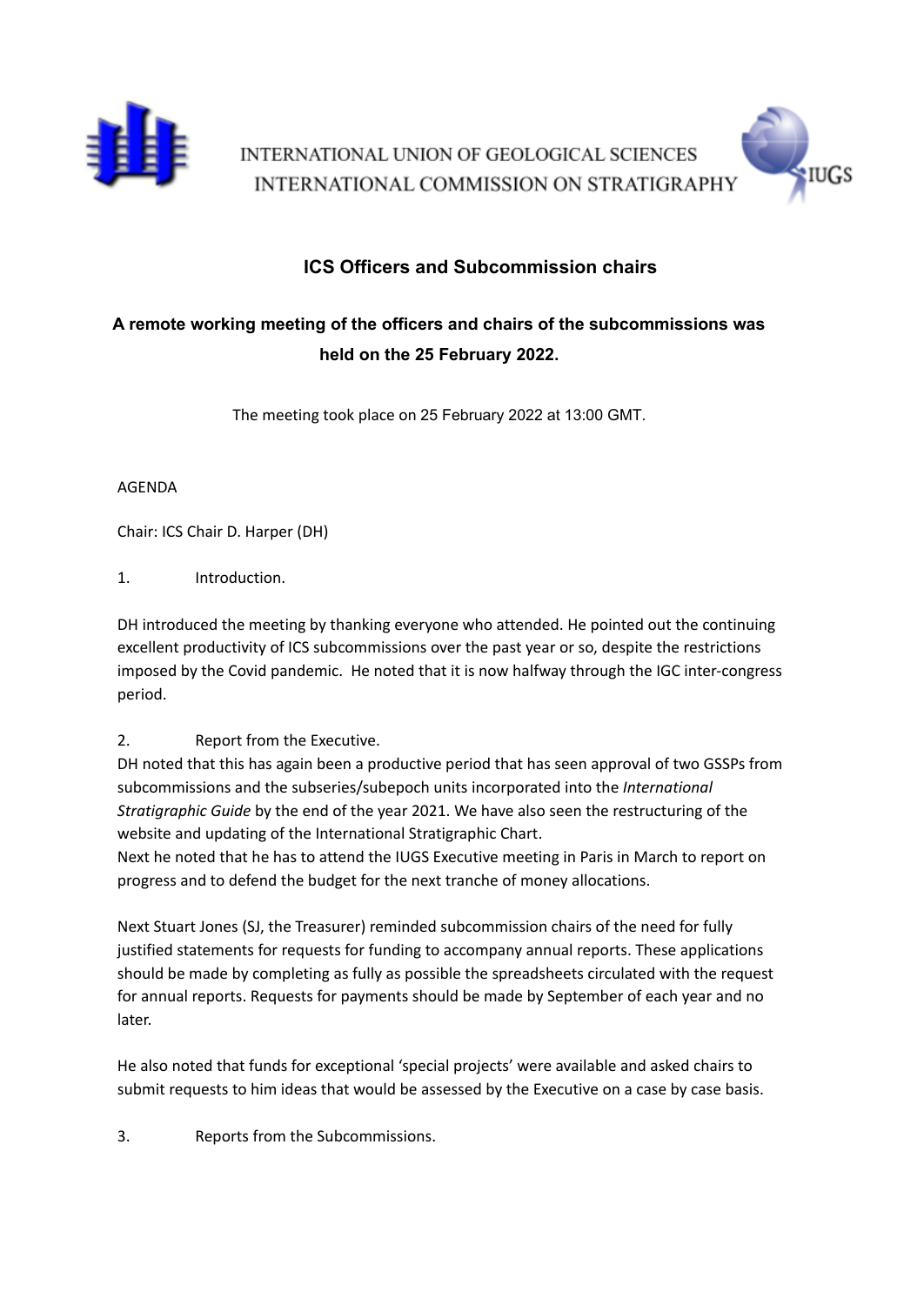Each subcommission chair (or alternate) attending presented a short report on GSSPs and associated projects that are in progress and are nearing completion. All subcommissions reported that the impact of the Covid pandemic has continued to prevent members from meeting face-to-face for discussions, and field excursions, etc.

- (i) Timescale Subcommission. Brad Cramer (chair ISTC) reported that subcommission members had been closely co-operating with the Permian Subcommission on developing a timescale calibration for the period. Secondly, he noted that the subcommission was developing the Cyclostratigraphy Intercomparison Project (CIP) in their creation of online learning resources and tools for researchers and teachers of cyclostratigraphy. Finally, he noted that it was likely that the timescale for the Cenozoic and the pre-Cenozoic would be determined by Bayesian statistics.
- (ii) Stratigraphic Classification. Werner Pillar (chair ISSC) began by reporting that the Subcommission's proposal on the formal acceptance of subseries/subepoch divisions was ratified in May 2021. Following this, subseries/subepoch had been formally proposed and ratified for the Neogene. He also noted that the consistent definition of auxiliary stratotype localities was being discussed by the Subcommission, with the view to presenting a series of standard criteria for the definition of 'Auxilliary Boundary Stratotypes – SABS'. A paper on this topic is awaiting publication in *Episodes*. Finally, he mentioned that a series of article on the various catagories of stratigraphical classification were in progress, and are being compiled for publication in *Newsletters in Stratigraphy* and a meeting on the topic is planned to be held in Hannover in October this year.
- (iii) Pre-Cryogenian. Nora Noffke (chair SPrCC) reported that work was proceeding on the definition of subdivisions for the Hadean and Archean, based on rock numerical ages, workshops and field meetings to be organised in South America and Australia. A proposal has been submitted and is now being revised.
- (iv) Cryogenian. Maoyan Zhu (chair SCrS) mentioned that the Subcommission had held two-day virtual conference via Zoom on 'Cryogenian glaciation: the extraordinary Port Askaig record' in May 2021. Cryogenian Webinar Series. This year a total of three webinars were presented on topics covering the Tonian/Cryogenian transition and Cryogenian records of the Tambien Group in Ethiopia and of the Flinders Ranges in South Australia. A twitter account *@cryogenian* has been established to promote the events of the Cryogenian/Tonian research community. Finally a white paper on division of the pre-Cryogenian time was published by the Geological Society, London. Candidate sections for the base of the Cryogenian are being examined.
- (v) Ediacaran. Marc Laflamme (chair SES) stated a field workshop to examine Ediacaran successions in Brazil and Argentina was postponed. A special issue of the *Journal of Paleontology* is being compiled to examine how useful fossils for the Ediacaran stratigraphy. Steps were being taken to determine what criteria will be useful for dividing the Ediacaran System first into series and then stages (particularly the second and terminal stages of the Ediacaran System). The goal is to finalise the discussion this year. A virtual conference dedicated to Ediacaran taxonomy is planned for October, and a special session of the Geological Society of Canada will be held in May 2022.
- (vi) Cambrian. Per Ahlberg (chair SCaS) stated that discussions were still in progress to define Stage 10 for which two candidate sections were being examined in 2021. The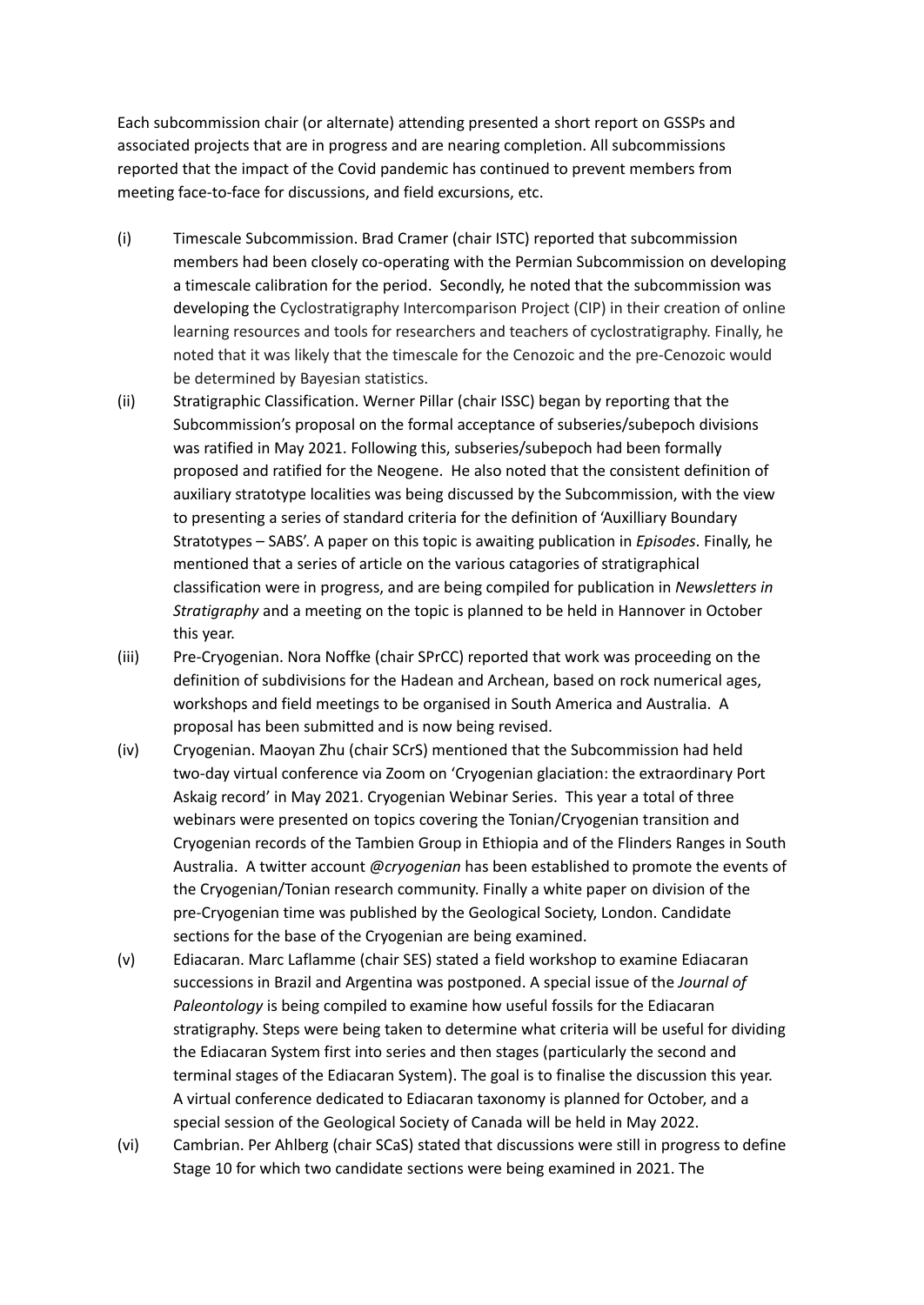Subcommission continues to examine issues surrounding definition of the basal Cambrian GSSP. However, the result of serious, toxic arguments regarding definition matters by two individuals has led to the Subcommission being suspended in 2021 and dissolved in 2022. The advice of the IUGS is being sought on how to proceed, including identifying younger workers who could be invited to join the voting membership.

- (vii) Ordovician. Thomas Servais (chair SoS) noted that all the stages had defined stratotype localities, ratified between 1997-2006. He noted that the Subcommission was investigating the possibility dedicating the auxiliary stratotype for the Cambrian/Ordovician boundary at Dayangcha in China. A special volume entitled '*The Ordovician of the World*' will be compiled for publication by the Geological Society, London. A meeting is scheduled to be held this year in Marrakesh. A meeting on Ordovician Series is scheduled in 2023 in Estonia.
- (viii) Silurian. Petr Štorch (chair SSS) noted that the principal work will be devoted to GSSP-related research activities – restudy of some previously ratified, but currently inadequate three basal stratotypes. Delayed formal proposals of the Aeronian and Telychian GSSP replacement candidates will be submitted in 2022. A Homerian working group will be established and restudy of the Homerian GSSP, together with further search for sections suitable for new GSSP of the Wenlock Series. Application of astronomically-tuned cyclostratigraphy integrated with radiometric data and high-resolution biostratigraphy. The SSS bi-annual field-meeting and business meeting planned in Sofia, Bulgaria for August 2021 in collaboration with Geological Institute of Bulgarian Academy of Sciences had to be postponed once more, this time possibly to be held in 2023. An on-line business meeting of the ISSS will be organised this year.
- (ix) Devonian. José Ignacio (Nacho) Valenzuela Ríos (Vice-Chair SDS) reported that work on formal proposals or progress reports submitted for the revision of the basal Emsian Stage GSSP from several areas were being considered. Sites in Uzbekistan, Spain and the Czech Republic were under consideration. It is hoped to forward this proposal in 2-3 years' time. Revision of the Devonian/Carboniferous boundary was being examined in close collaboration with the Carboniferous Subcommission. A face-to-face business meeting is planned in November, to be held in Thailand at the International Paleontological Congress. In 2023 a field meeting in New York State is planned.
- (x) Carboniferous. Xiangdong Wang (Chair SCbS) stated that a special volume entitled '*The Carboniferous Timescale*' was officially published in the Geological Society, London, Special Publications in 2021. As a consequence of the Covid-19 pandemic, many events have been deleted or postponed to new dates. In 2021, the SCbS executive committee planned to organise several online workshops about the progress of the Carboniferous studies around the world. Task group leaders for the establishments of four boundaries were re-appointed and related works were carried out to facilitate the definition of the bases of the Serpukhovian, Moscovian, Kasimovian and Gzhelian stages. Detailed proposals for the GSSP defining the base of the Moscovian and Gzhelian stages are being prepared and should be available in 2022.
- (xi) Permian. Lucia Angiolini (chair SPS) noted that the Artinskian GSSP was ratified in 2022 and a dedication ceremony is planned for later this year. The Kungurian Stage GSSP candidate sections will be defined in the Ural Mountains. Revision of the Permian timescale needs to be improved (Guadalupian Stage, replacement GSSP section of the base-Lopingian). Robust palaeogeographical frameworks for the Permian and focus on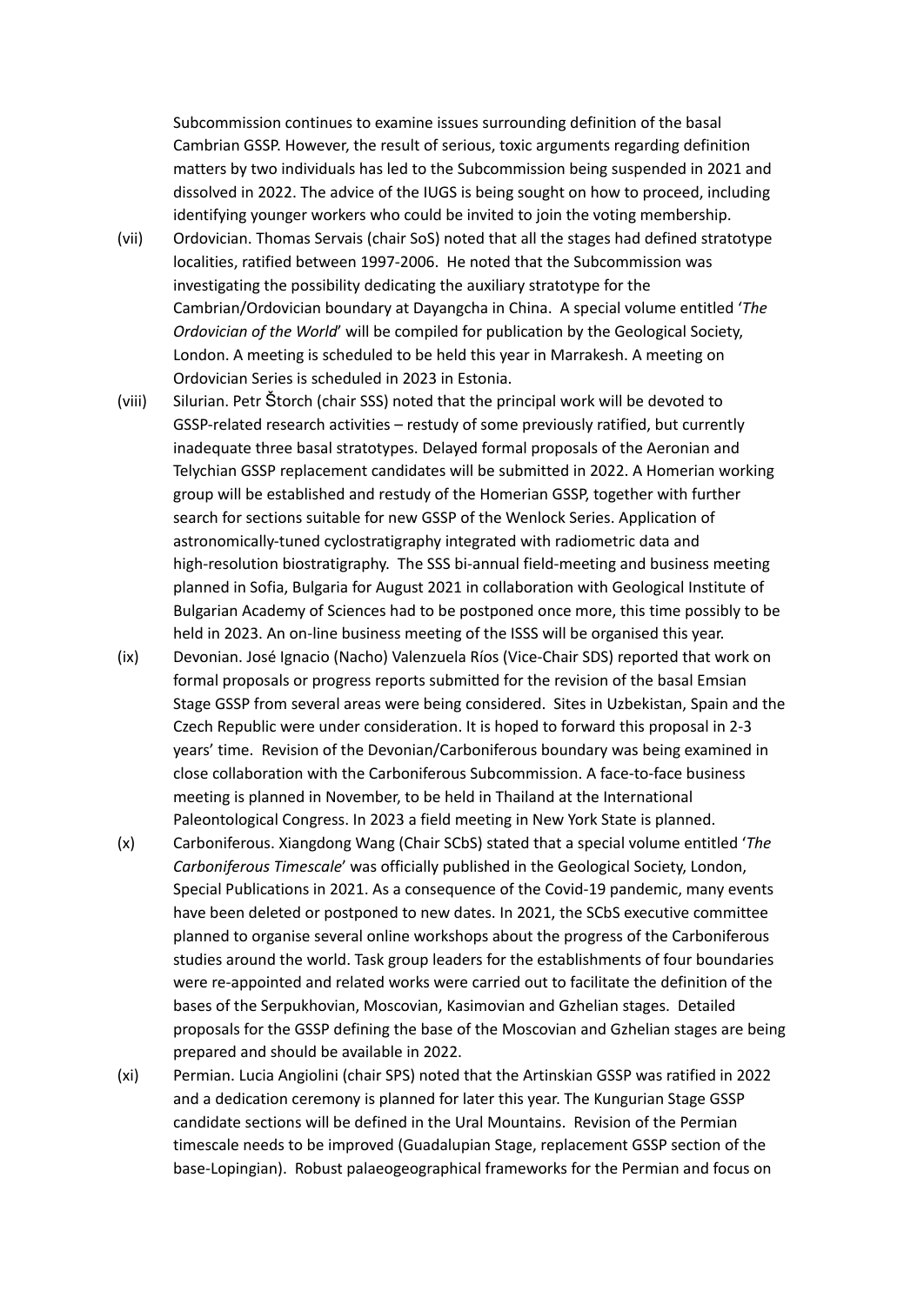North-South, Gondwana correlations are planned. Proposed DDE-sponsored informatics support for biostratigraphical data management and palaeogeographical reconstructions is being organised with Shuzhong Shen's group in Nanjing University (see below). A paper on the Roadian Stage is nearing completion. A series of unpublished articles on the Middle Permian will be completed this year. Organisation of webinars to increase the size, diversity and international coverage of the Permian Community will be organised during the year.

- (xii) Triassic. Zhong-Qiang Chen (chair STS) stated that the voting membership of the Subcommission was aging and need new younger workers to join. Only three of the seven stage boundaries have currently been defined. The Carnian-Norian and Induan-Olenekian boundaries are currently being studied, the former being hotly debated. The Norian GSSP is anticipated to move towards a vote in late 2022, whilst the Olenekian GSSP proposal is expected to be submitted to STS for ratification in 2023. The Anisian GSSP is in preparation. A total of two international symposia, 2-3 STS sessions, 1-2 thematic issues, significant progress on 4 GSSPs (2 of them can be ratified) are hoped to be achieved. The first, the International Symposium on Triassic Integrated Stratigraphy and Bio-Environmental Events in Wuhan, China, has been cancelled. Two regional meetings are planned, one in France and the second in eastern Tibet. A summer school is also planned in Kyrgyzstan. The global Triassic book series: *Triassic of the World*, chapters will be compiled in 2022-2024. A long-time stasis in the Rhaetian GSSP working group has seen no significant prospects of change. If this continues into early 2022, a new chair of this working group will be sought to move forward at a faster pace. Pillar has offered share information on previous attempts to define this boundary.
- (xiii) Jurassic. Angela Coe (chair SJS) reported that the Kimmeridgian Stage GSSP was ratified in 2020. A dedication ceremony will be organised in due course. Three GSSPs are still to be defined for the Tithonian, Callovian and Oxfordian stages. These sequences require reassessment. Of these the Oxfordian is the most advanced, with three candidate sections, one in France, in England and in Russia. There is a need to facilitate communication on the Jurassic for both specialist and non-specialist audiences. including promoting the Jurassic GSSPs. This will be achieved through meetings, workshops, outreach activities and maintaining an up-to-date and informative subcommission website. The 11<sup>th</sup> Jurassic Congress will be held in Budapest, Hungary in September 2022. Joint investigations are underway with the Cretaceous Subcommission to help them to define the base of the Berriasian Stage and the Jurassic/Cretaceous boundary.
- (xiv) Cretaceous. Maria Rose Petrizzo (chair SCrS) The Coniacian Stage GSSP was ratified in 2021, for which a dedication ceremony is planned for August this year. Official ceremonies for the inauguration and placement of the golden spikes for the Albian and Hauterivian GSSPs are also planned for mid-2022. Finalisation of the GSSP proposals for the base Barremian and base Campanian are in hand. Three GSSP proposals for the base Valanginian, base Aptian and the base of the Berriasian Stage are in preparation. Preparations continue for the definition of substages for discussions at the forthcoming meeting: 11th International Symposium on the Cretaceous (Poland, 2022).
- (xv) Paleogene. Aitor Payros (Vice-chair SPaS) reported that the primary aim this year is to define the base of Bartonian Stage, choose a type section and submit a GSSP proposal to the voting membership. A site in Bottaccione was proposed by the working group to the SPaS but this was not adequate and they have been asked to resubmit it. A possible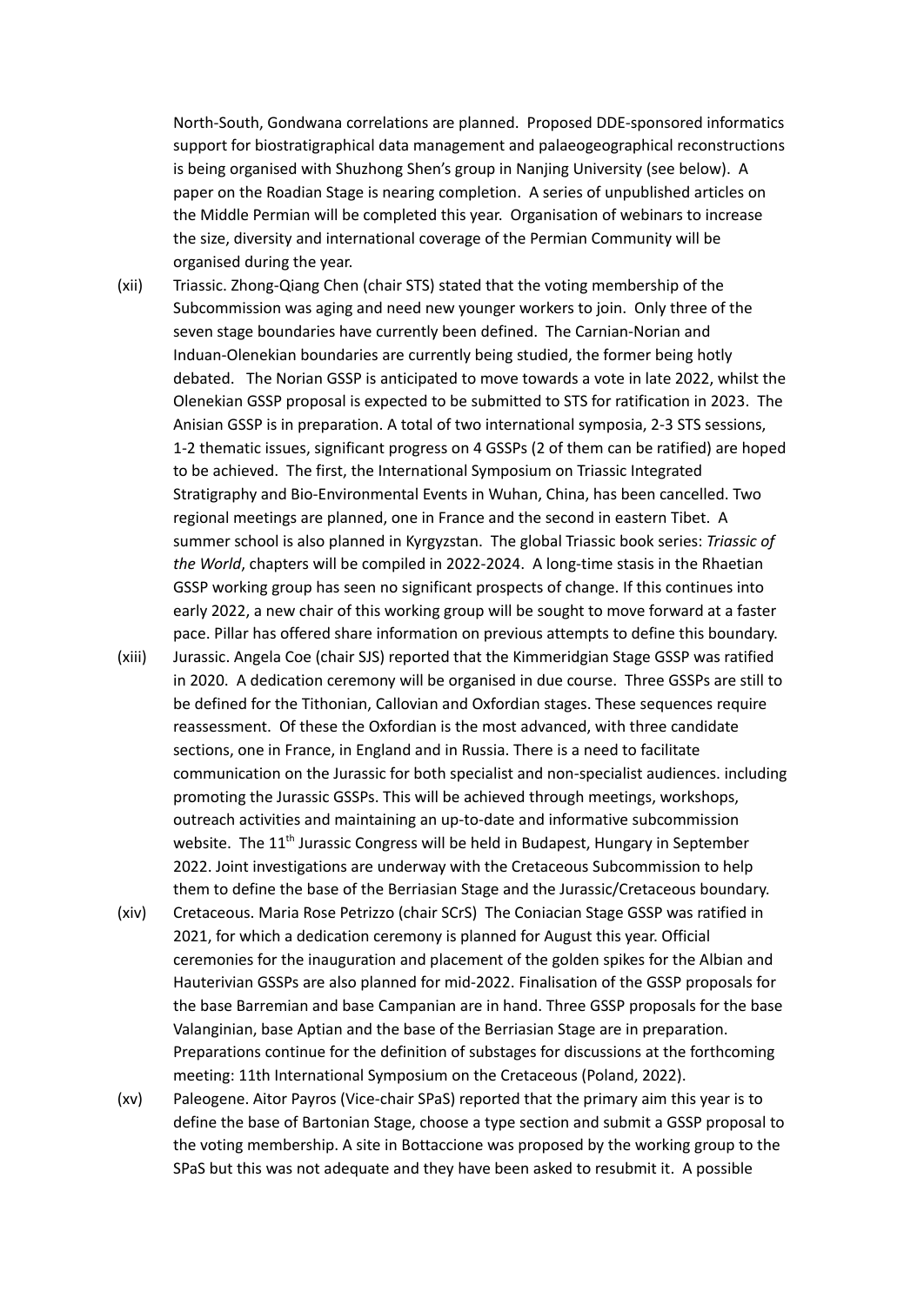alternative is a site in Spain for which a proposal expected this year. Revisiting existing GSSPs and, if necessary, define new GSSPs and/or ASSPs in order to characterise better the boundaries is planned. A project to produce computer-based three-dimensional models of existing GSSPs in Europe, the images to be uploaded to a website is being initiated. In August 2022 a meeting entitled: Paleogene climate and biotic events will be held in Bremen.

- (xvi) Neogene. Ken Miller (chair SNS) noted that during 2022 the subseries/subepoch were ratified for the Neogene. A field-based project (GELSTRAT) to expand the resolution of the Pliocene to Lower Pleistocene stages (in co-operation with the SQS) is underway to sink a borehole to obtain a continuous, well-preserved marine sequence in Sicily, following a joint meeting. This core could provide a resolution of ~20 ka through the interval. Work is also underway to define the base of the Middle Miocene Serravallian Stage at La Vedova in Sicily and the Burdigalian Stage possibly in ocean-floor (cored) deposits.
- (xvii) Quaternary. Liping Zhou (vice-chair SQS) also mentioned the on-going deep drilling noted above (Neogene, section xvi), termed the GELSTRAT project, the aim of which is to expand knowledge of the Pliocene to Lower Pleistocene in Sicily. This was initiated at a meeting beforehand in Italy. The other major task at present is focused on the 'Anthropocene' definition. A symposium to discuss the potential GSSPs for a chronostratigraphical 'Anthropocene' will be held in Italy under the auspices of the working group. It was noted that concern over a potential GSSP proposal was growing within the Quaternary community and beyond. DH asked whether the SQS had approved the definition of the 'Anthropocene' as a chronostratigraphical unit, and Phil Gibbard (PG) stated that it had not. DH said that it has to be approved by both the SQS, ICS and IUGS before a unit can be adopted. DH also made the point that the SQS should be focused on defining the remaining stage for the Upper Pleistocene, as their first priority but it was noted that this was progressing. The possibility of defining an additional Middle Pleistocene stage was mentioned.

#### 4. Deep-time Digital Earth (DDE).

This large project is based at Nanjing University its aim being to create a substantial database of geological evidence. Although a founding member, ICS participation has been minimal to date. DH and SS asked if each subcommissions could nominate a contact person for their system to help assemble pdfs of papers containing high-quality stratigraphic data, including GSSPs, biological and non-biological range data.

#### 5. Website and information developments.

Nic Carr (NC, webmaster) reported on the new developments on the website and related issues (see appendix). He noted that the website is up to date. Currently eight subcommissions sites had been transferred to the ICS family, with two in progress and six yet to be transferred. He said that the interactive timescale chart was still out of date but that he intended to integrate it into auto-update during the year. Finally, he said that the iPhone app was down and would have to be reworked.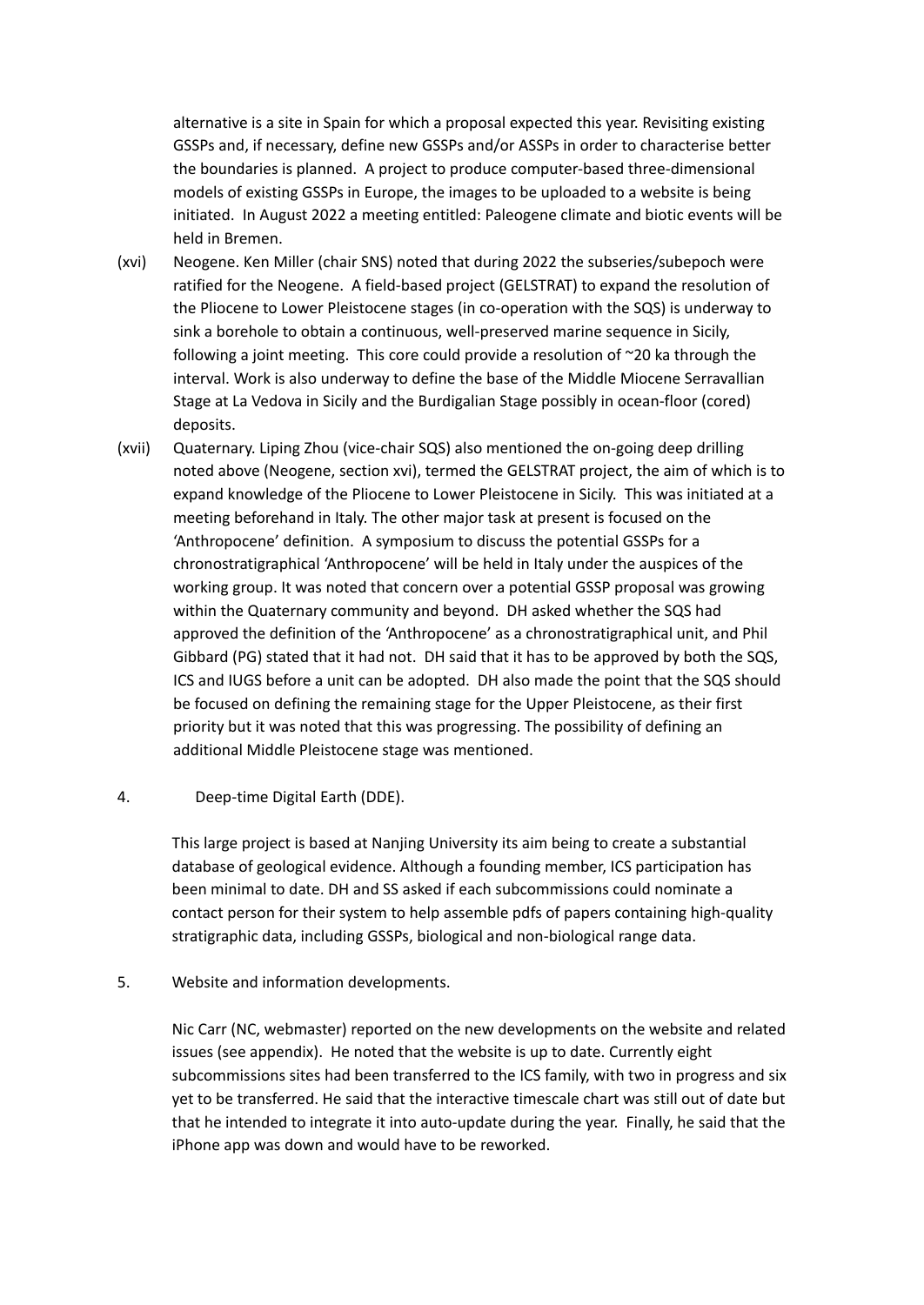Kim Cohen (KC, the graphics officer) stated that the International Stratigraphic Chart had just been updated with the latest available information. It continues to be in high demand. The existence of the change log was mentioned. He also mentioned the status and procedures of the chart translations, and how he deals with reproduction permissions.

6. ICS contributions to the IUGS 60th anniversary celebrations.

DH reminded the members that 2022 was the 60<sup>th</sup> anniversary of IUGS and that the Commission had been asked to flag up new, and potentially exciting events that could be used to promote ICS/IUGS activities. He also noted that the IUGS organisers had requested ICS to identify five geological sites that had a critical bearing on Earth history.

7. Location of STRATI 2023.

DH requested members to submit short (2 pages) proposals for a possible venue for the next STRATI meeting to be held in 2023.

There being no other business, the meeting was closed at 16.45.

#### Appendix

ICS Webmaster Report, Feb 2022. Nick Carr

- Website report
	- website is as up-to-date as content contributions allow it to be
	- the Guide has been updated
	- it remains free!
- Subcommission sites
	- transition to new system status
		- https://github.com/i-c-stratigraphy/subcommission-template/projects/1
		- 8 transitioned, 2 in progress, 6 not started

#### - Interactive chart

- https://stratigraphy.org/timescale/
	- now out-of-date
	- intend to update in June, base it on Semantic data
- iPhone app no longer available
	- will follow up with Fan

#### - Timescale KG

- data basis for future website content
- https://github.com/i-c-stratigraphy/geologic-timescale-kg
- integrative model of time periods, GSSPs, literature references
- Steve Richards (Arizona GS) still working on content
- I'm working on competency questions (Requirements + queries) for the data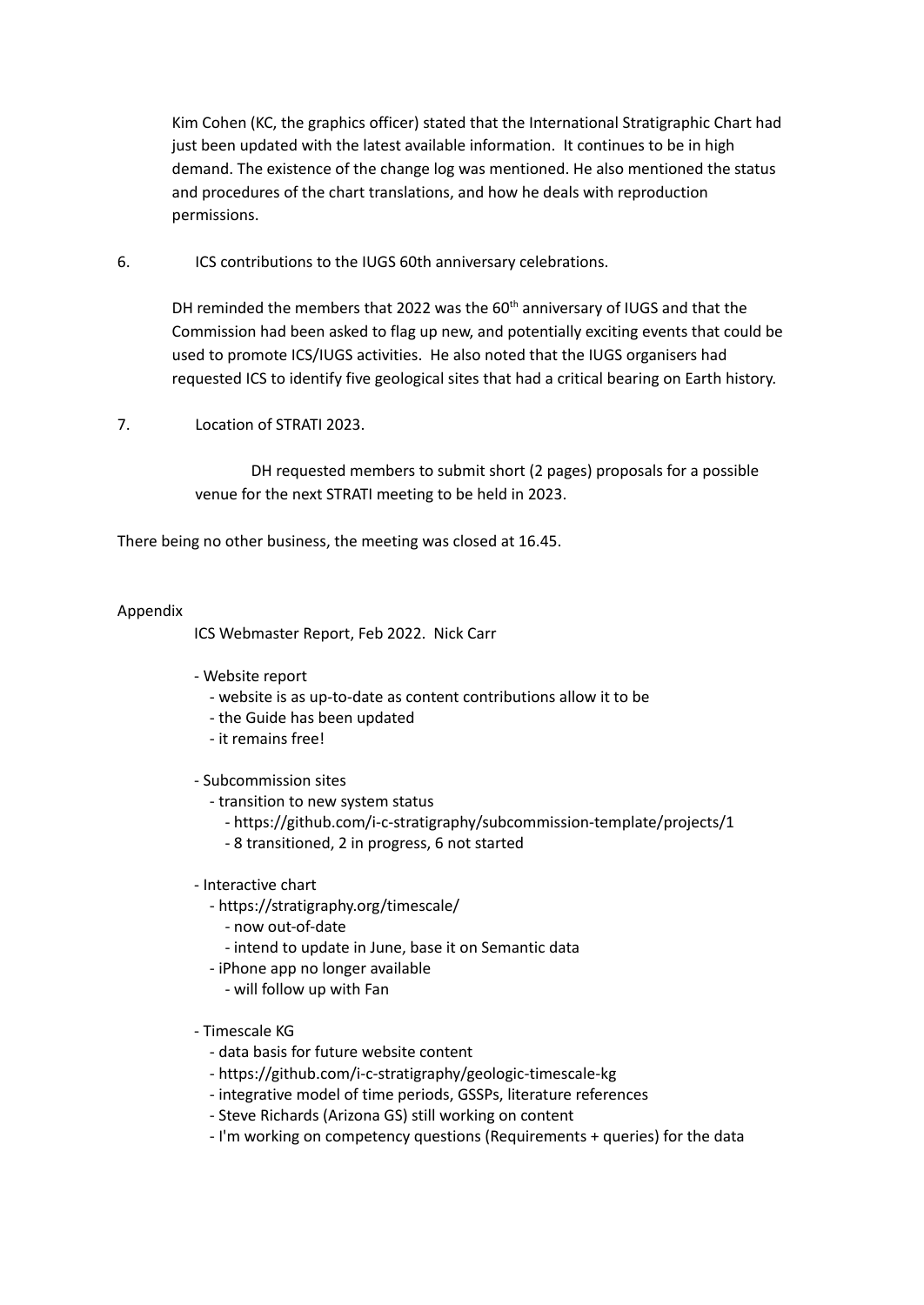https://github.com/i-c-stratigraphy/geologic-timescale-kg/tree/master/resources/qu eries/requirements

- I've identified we are missing stratigraphic relations
- ETA for data and queries, June
- No ETA for a display system yet!

- CGI informatics

-

- New production vocabulary server: https://cgi.vocabs.ga.gov.au/

- Chart very hard to use, hence above

- Will submit a simple hierarchy-only profile of KG to CGI

- demo: http://prez.surroundaustralia.com/vocab/skos-demo

- some GSes (BGS, GS South Australia, GS Qld) might move beyond vocabs to ref spatial data

- 2x proposals made for 2022

- MYA as a Temporal Reference System used but not defined

- OGC has a close match

- http://www.opengis.net/def/crs/OGC/0/ChronometricGeologicTime
- "Concrete temporal CRS of millions of years elapsed from the present, positive backwards."
	- submission to CGI will be made to get this to work with this candidate data:  $^{\prime\prime\prime}$

<http://resource.geosciml.org/classifier/cgi/geologicage/ma>

a time:TRS ;

rdfs:seeAlso

<https://doi.org/10.1351%2FPAC-REC-09-01-22> ,

<https://en.wikipedia.org/wiki/Year#SI\_prefix\_multipliers> ;

skos:definition "Temporal position expressed numerically scaled

in millions of years increasing backwards from

the present"@en ;

skos:prefLabel "Millions of years ago"@en ;

owl:sameAs

'''

"http://www.opengis.net/def/crs/OGC/0/ChronometricGeologicTime"^^xsd:anyURI .

- ISO TC211 moving to publish Semantic Web vocabs

- will impact GeoSciML and other "geo" standards

- IGSN samples models linking to strat

- new GA Samples API to be in production by June

- current (old) system: http://pid.geoscience.gov.au/sample/

- Knowledge Graph links from Samples metadata to Stratigraphic Units DB, thus timescale elements

- Stratigraphic and geo-reasoning experiment

- proposed with GA & GSQ for 2022